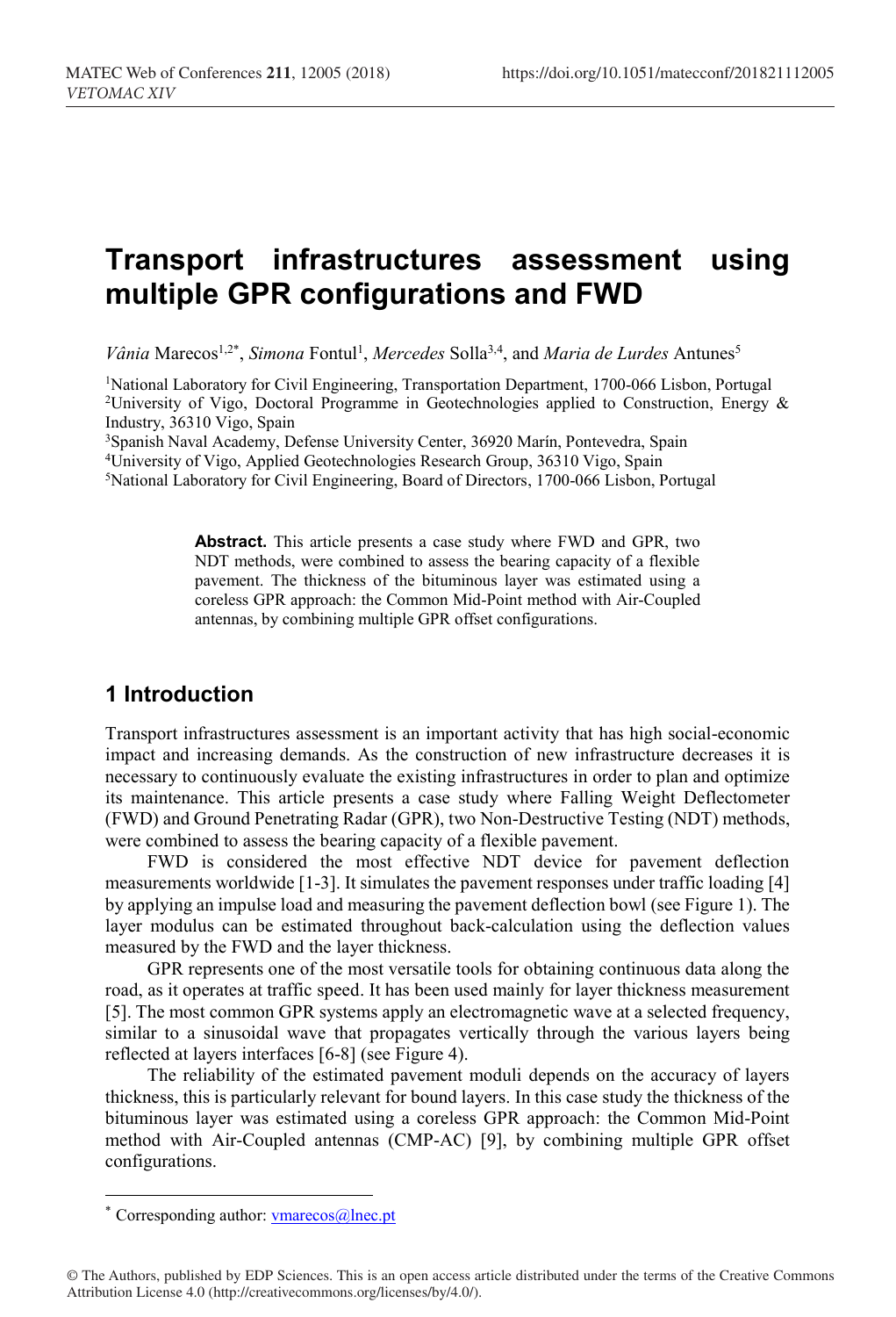## **2 Case Study**

#### **2.1 Pavement structure**

The case study was performed on a section of 4.4 km of a motorway, with one lane in each direction. The flexible pavement structure consists of bituminous layers with a total thickness of 0.125 m (Zone I Pk  $0+000-1+1900$ ) or 0.135 m (Zone II Pk  $1+900-4+400$ ) and, beneath, an unbound layer of 0.20 m.

#### **2.2 FWD load tests**

The FWD load tests were performed along the exterior wheel paths of the lanes (Figure 1 left), according to ASTM D 4695 [10]. The spacing between FWD test points was 100m.

A nominal 65 kN impulse load was applied over 0.30 m diameter loading plate and the deflections of the pavement were measured by 9 geophones located at 0, 0.30, 0.45, 0.60, 0.90, 1.20, 1.50, 1.80 and 2.10 m (which correspond to the designated deflections  $D_0$ ,  $D_1$ ,  $D_2$ ,  $D_3$ ,  $D_4$ ,  $D_5$ ,  $D_6$ ,  $D_7$  and  $D_8$ ) from the centre of the loading plate (Figure 1 right). The surface temperature of the pavement during the tests was also measured.





Figure 2 presents the normalized deflections measured with the FWD along the exterior wheel path in the West-East direction.

To apply the methodology developed by the authors: the CMP-AC [9], in this study, two points, with the same design thickness and different structural behaviour, were selected. Figure 3 shows the deflection basins for the selected points:  $pk 0+000$  and  $pk 0+200$  in the West-East direction.



**Figure 2.** FWD deflections in the West-East direction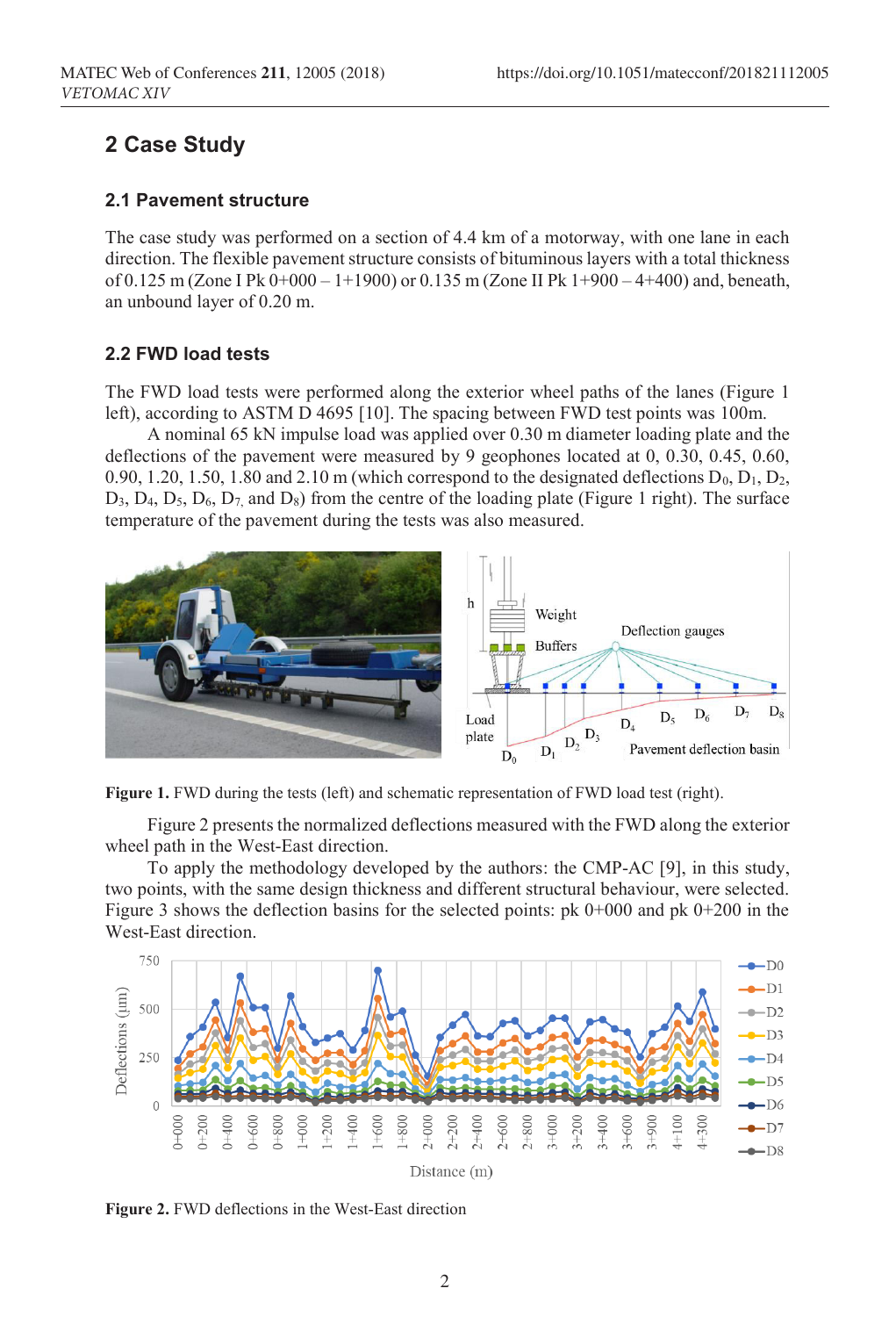

**Figure 3. FWD deflection basins for pk 0+000 and 0+200** 

#### **2.3 GPR layer thickness measurements**

A GPR survey was carried out, at traffic speed, using a pair of 1.8 GHz antennas, according to ASTM D4748-10 [11] (Figure 4). The tests were performed along the exterior wheel paths of the lanes.



**Figure 4.** GPR antennas during the tests (left) and schematic representation of GPR test (right).

For each survey line, GPR data was recorded using three different antenna offsets, considering the following distances between the receiver and the transmitter antennas: 0.28 m, 0.69 m and 0.97 m, A, B and C configuration, respectively (Figure 5).

The GPR data collected were processed using the ReflexW software. Figure 6 presents an example of the B-scan measured along the external path in the West-East direction for each GPR offset configuration (see Figure 5).



Figure 5. GPR offset configuration along survey lines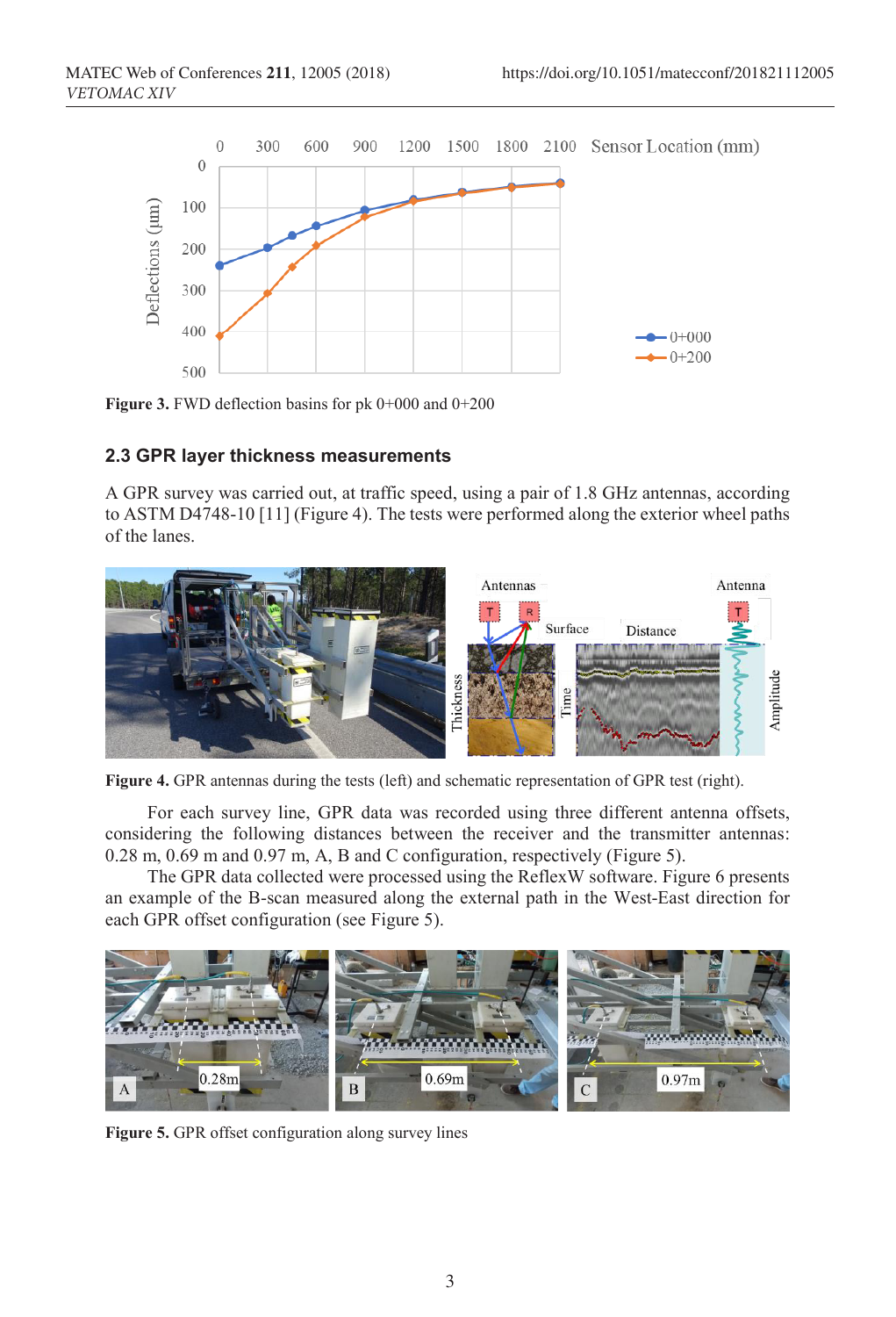

Figure 6. Example of the GPR measurements for A, B and C offset configurations.

The thickness of the bituminous layer was calculated combining the data from the different GPR offsets (A, B and C), based on the CMP-AC [9].

For each sample, the A-Scans from the different antenna offset configurations were merged and the correction of the start time of the signal was performed adapting the surface reflection wave to the velocity of the electromagnetic wave on the air, 0.3m/ns (Figure 7).

The velocity of the propagation of the wave in the bituminous layer (first layer) was determined using the CMP-velocity analysis from ReflexW applied to the merged corrected GPR data (Figure 7). The procedure consisted on the adjustment of the reflection varying the boundary and the velocity of the hyperbolas of the CMP-velocity analysis manual adaptation (Figure 8).



**Figure 7.** Example of CMP signal start time correction (pk 0+000)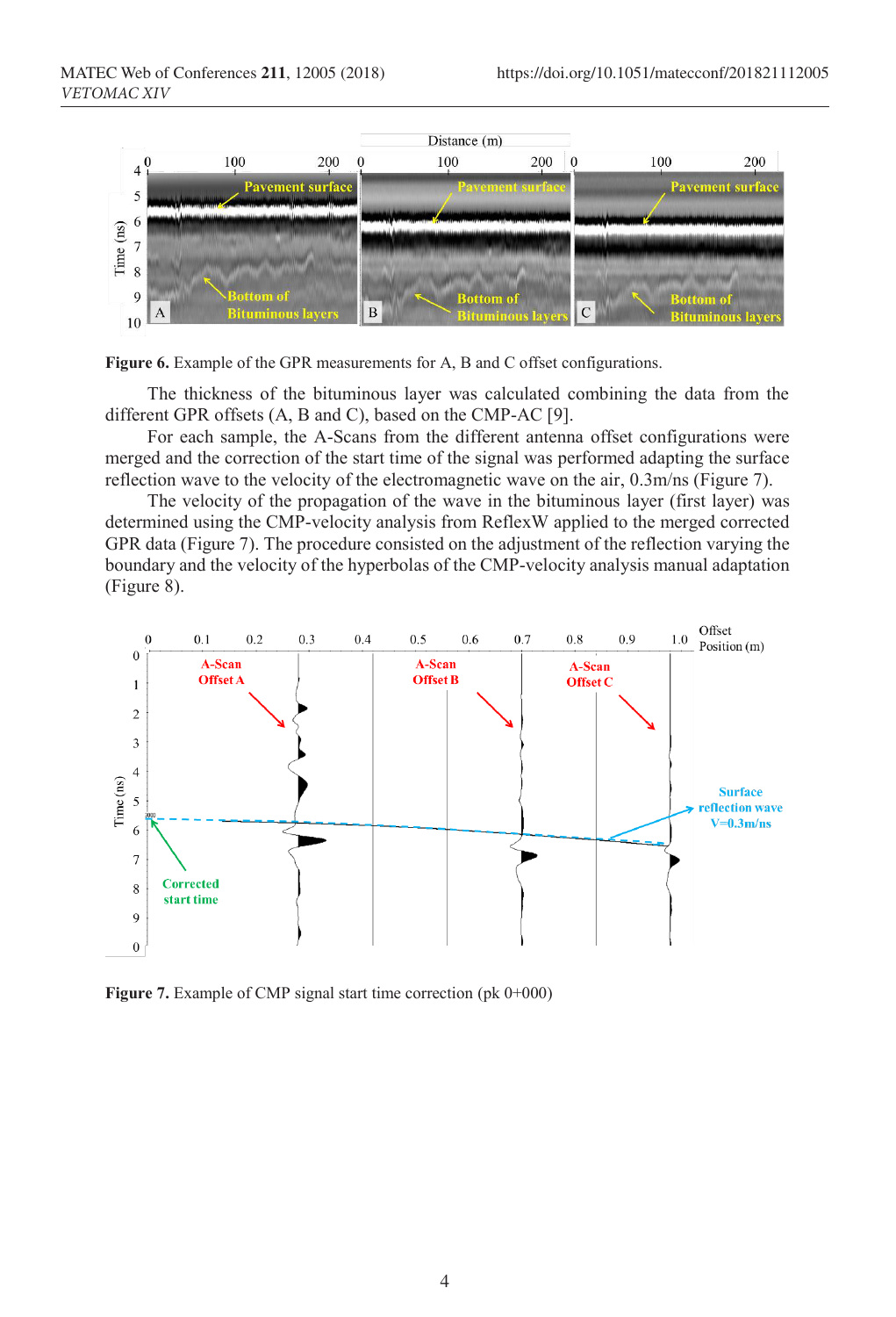



Knowing the velocity of the propagation of the wave in the bituminous layer  $(v)$ , the dielectric value of the material  $(\epsilon)$  was calculated using Eq. (1). Table 1 shows the results of velocity, dielectric value and thickness for the bituminous layer, obtained from the CMP-AC, at the case study points (pk  $0+000$  and pk  $0+200$ ). The estimated thickness values are similar to the ones obtained using the Surface Reflection Method (0.181 m and 0.128 m for pk 0+000 and pk 0+200, respectively).

$$
V \cong \frac{c}{\sqrt{\epsilon}}, \ c = 0.3 \text{ m/ns (speed of light in vacuum)} \quad (1)
$$

| Location | $h_{\text{Design}}(m)$ | $t$ (ns) | Velocity $(m/ns)$ |     | $h_{\text{CMP-AC}}(m)$ |  |
|----------|------------------------|----------|-------------------|-----|------------------------|--|
| $0+000$  | 0.125                  | 3.154    | 0.118             | 6.5 | 0.186                  |  |
| $0+200$  | 0.125                  | 2.041    | 0.129             | 5.4 | 0.132                  |  |

**Table 1.** Wave velocity, dielectric value and thickness obtained from CMP-AC

#### **2.4 Structural Evaluation**

For each point, back-calculation was performed using BISAR 3.0. In the pavement model, four layers were defined. The first layer corresponds to the bituminous layer, the second layer is the granular material layer while the third and fourth layers were used to model the foundation: an upper layer of 0.30 m thick over a semi-infinite layer.

| Location | <b>Bituminous</b><br>thickness data | <b>Bituminous layer</b> |          |                   | <b>Granular layer</b> |          | <b>Foundation</b> |            |
|----------|-------------------------------------|-------------------------|----------|-------------------|-----------------------|----------|-------------------|------------|
|          |                                     | $E_1$ (MPa)             | $h_1(m)$ | $Temp_{sup} (°C)$ | E <sub>2</sub> (MPa)  | $h_2(m)$ | $E_3(MPa)$        | $E_4(MPa)$ |
| $0+000$  | Design                              | 10000                   | 0.125    | 17.1              | 3000                  | 0.200    | 100               | 220        |
|          | <b>GPR</b>                          | 10000                   | 0.186    | 17.1              | 1000                  | 0.200    | 100               | 220        |
| $0+200$  | Design                              | 10000                   | 0.125    | 16.3              | 300                   | 0.200    | 100               | 200        |
|          | <b>GPR</b>                          | 10000                   | 0.132    | 16.3              | 300                   | 0.200    | 100               | 200        |

Table 2. Pavement response models using design thickness

LEGEND:  $E_i$  = elastic modulus of layer i;  $h_i$  = thickness of layer i